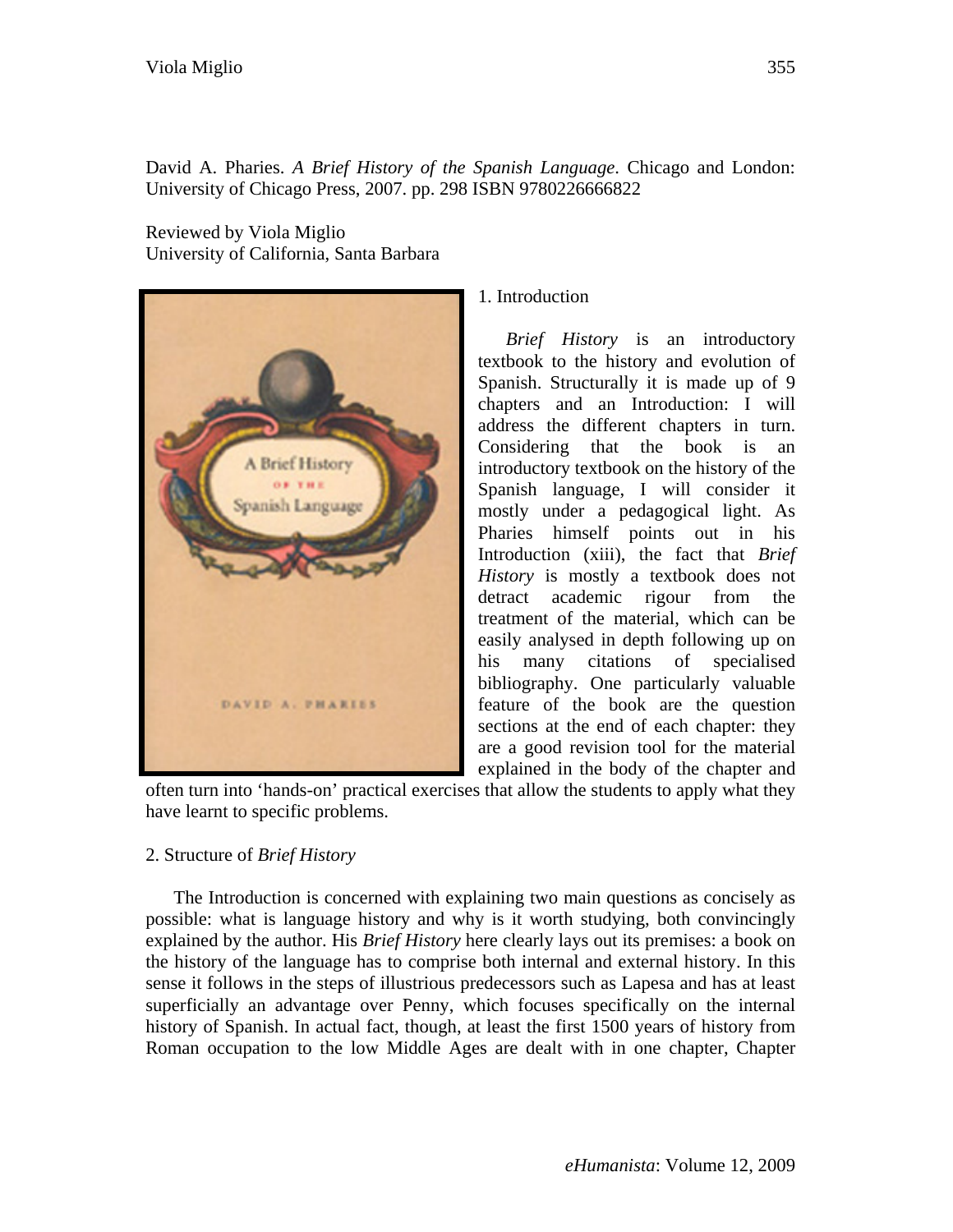Three 'External History of the Iberian Peninsula up to the Thirteenth Century'. Subsequent history is mentioned elsewhere (such as in Chapter 7, 'From Medieval Castilian to Modern Spanish'). *Brief History* still has an advantage over Penny, which devotes only the introductory chapter to a very schematic historical overview, mixed with linguistic topics. It should be mentioned that Pharies is one of only three recent works on the history of Spanish language in English, with Penny and Pountain, the latter taking a more radical, hands-on approach through textual analysis, and it is therefore not directly comparable to Penny and Pharies.

Even if Pharies claims in the preface that '...unusual is the balance that has been achieved between aspects of internal and external history...' (xiii), and the balance is indeed better, but in my experience using Pharies as a textbook in class, considerably more historical context is needed for students to grasp the background against which linguistic events occur.

Apart from the somewhat more extended historical information, Pharies adopts a more holistic approach to the topics he deals with, interspersing information in separate diagrams that break up the text. The diagrams offer myth-debunking information (cf. 'A linguistic Myth: the Cacophony of the Pronoun Combination\**le lo*' p. 113, 'The Lisping King' on p. 155, and 'The Phonemic Character of Spanish' p. 165), or in-depth information about a specific topic that otherwise could not be dealt with seamlessly within the text of the chapter (as the diagram on Sephardic on p. 144). They can also be on interesting and amusing subjects (such as 'The Reduplicative Playful Template' p. 176), and they definitely attract the attention of the students and offer a diversion from the main argument line, while still related to the basic topic of the chapter.

Stylistically there are some infelicitous comments (nothing compared to Lapesa's ideologically charged prose, however!) such as: '[s]ome of these changes [in human culture] are easily detectable, as when from year to year hemlines rise and fall or certain dietary fads come into vogue.' (1): at best the description seems quaintly oldfashioned, at worst sexist –why not 'as when from year to year belts loosen and dropcrotch jeans reveal more or less underwear'?

The first chapter deals with language change in general, its causes and the methodology to study it. Since it is the one chapter that I find problematic, it is dealt with separately, in the next section of this review.

The second chapter is called 'The Genealogy of Spanish' and explains the genetic relationship among Indo-European, and Romance languages, as well as mentioning non IE families and explaining concepts such as language family, cognates, bilingualism and diglossia –applied in this case to the Latin 'high language' and the *sermo rusticus* that gave rise to the Romance varieties.

The third chapter is a brief account of the external history of Spanish: it is very schematic, although understandably, one-semester courses, or even more so onequarter courses do not allow for much time spent on external history. In my experience I have had to supplement this section with further readings and sometimes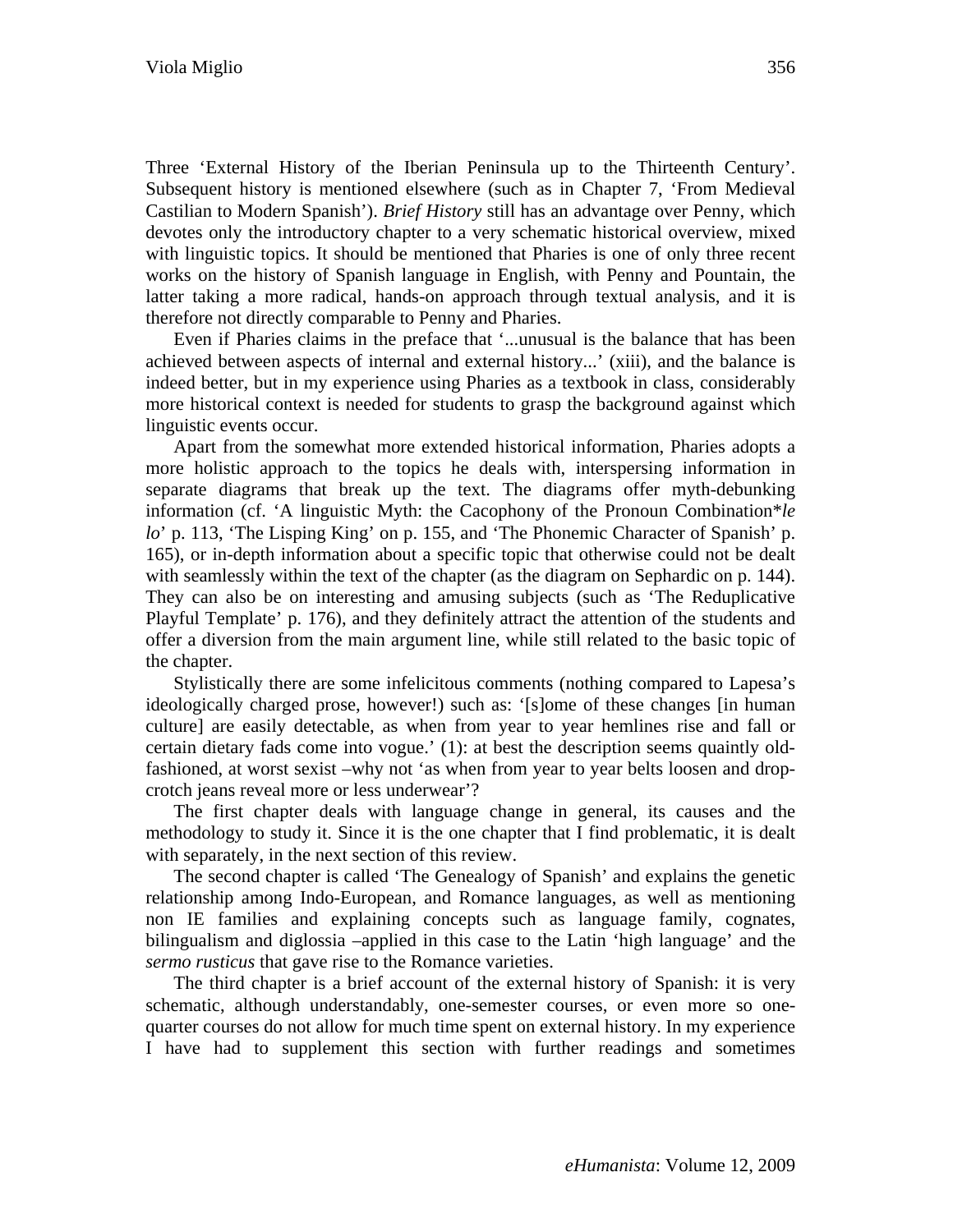documentaries (the TVE series *Memoria de España*, 2004 has been particularly useful for this purpose).

Chapter 4 is a detailed analysis of the structure of Latin: although this is useful for the student to know, I question the need to print all possible declensions of nouns, pronouns and adjectives. If more external history did not make it into the book for practical reasons concerning the time students can devote to each single chapter in a semester, certainly expecting them to learn Latin declensions and being able to translate from Latin into English/Spanish and vice versa, as required by questions 10, 11, 12 seems unreasonable and perhaps daunting, at least not extremely useful.

Chapter 5 is devoted to the phonological evolution from Latin to Medieval Spanish. It is concise and exhaustive, and compared to the more traditional textbook treatments (such as Lapesa, 1981), it has a limited, but sufficient number of examples that the students can easily grasp in a compact time frame. There are a couple of general points, which seem contradictory, considering what the author maintains in the first chapter of the book (see further discussion below): on page 75 Pharies lists 'the heterogeneity of the language' as one of the main factors for language change, something he had criticised in chapter one (14). In chapter one he had also defended the gradualness of language change, but on page 76 he urges readers to realise that an important characteristic of phonological change is 'the fact that changes of this type occupy a limited span of time.' A cause, which I thought was severely underestimated if not absent in chapter one, the reduction of articulatory effort, is here mentioned as 'the immediate cause of many of the changes on [this] list' (84).

Particularly useful and not always found in treatments of the evolution of Spanish, which typically privilege sound change over other parts of the grammar, is Chapter 6, devoted to morphological and syntactic changes from Latin to Medieval Spanish. This chapter also comes with an analysed sample text of Alphonsine prose and practical questions requiring the students to explain some phenomena seen in real text excerpts.

External history, phonological, as well as morphological and syntactic changes from Medieval Castilian to Modern Spanish are the topic of Chapter 7. This chapter also includes a sample text for analysis and many useful 'asides' that students and the general reader alike are bound to find interesting, as well as entertaining ('An Archaic Dialect: Sephardic' p. 144-45, 'A Linguistic Myth: The Lisping King' p. 155, 'A Linguistic Myth: The Phonemic Character of Spanish Orthography' pp. 165-66).

An exhaustive, but concise treatment of the mechanisms involved in the evolution of the Spanish lexicon is the subject of Chapter 8: the examples are very up to date (including among many others, *mamografía* and *liposucción*) and the open-ended questions really provide an opportunity for the students to carry out independent work, for instance #11 p.188 'Without consulting an etymological dictionary, identify the origin of the following slang words from León 1980. *Bodi* 'body', *cabezón* 'fiftypeseta coin with an image of Franco', *californiano* 'type of LSD', *cocacolonización* 'imposition of American customs' etc. The layout and the originality of this chapter clearly reflect that the lexicon is one of the author's areas of specialisation.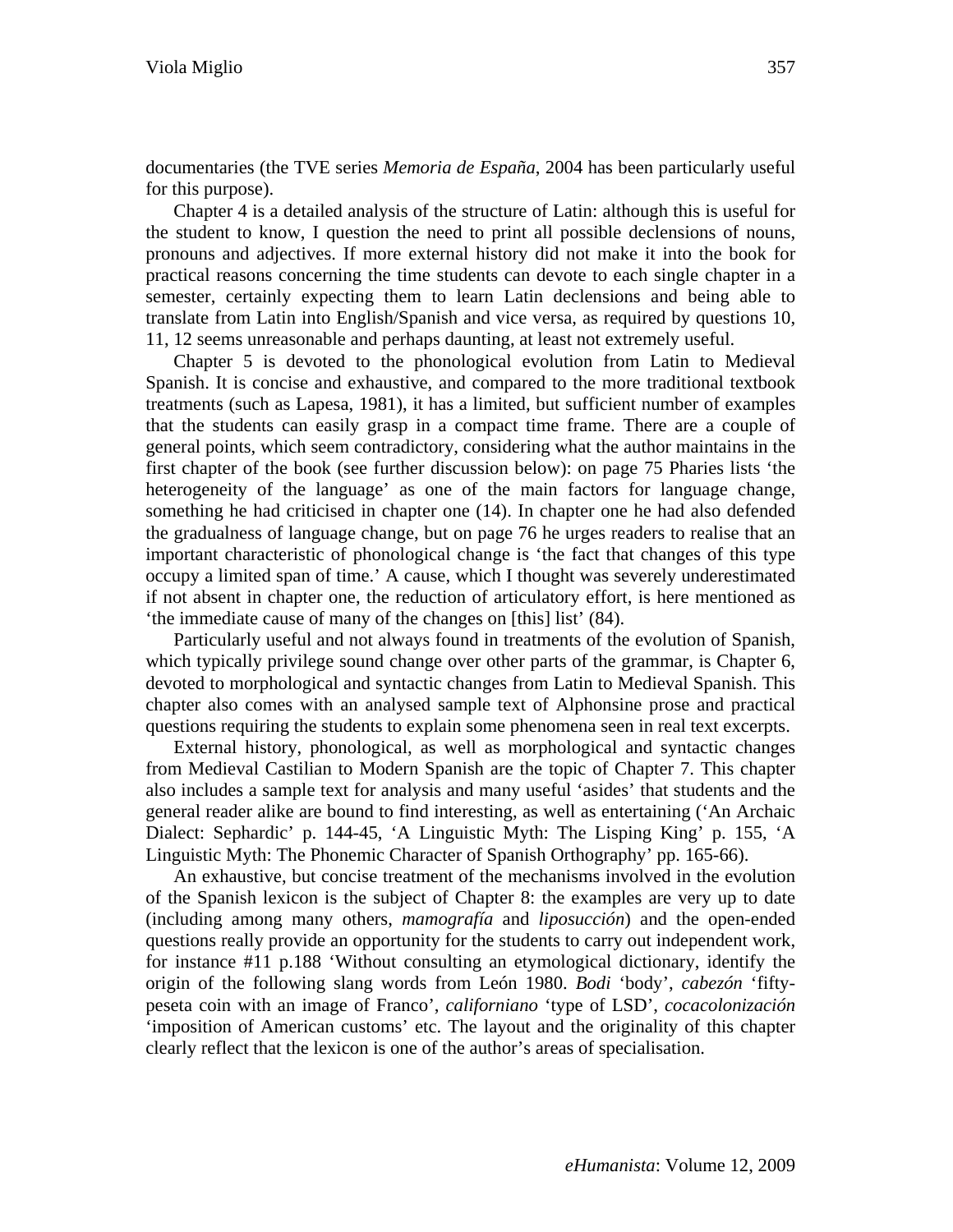Chapter 9 on Spanish Dialectology is also characterised by the same exhaustivity and conciseness –the reader will forgive the oxymoronic juxtaposition of the two. Pharies gives a historical overview of all main dialects of Spanish (Castilian, Andalusian, Canary Islands, American Spanish, highlighting Cocoliche, Rioplatense, Andean Spanish, Caribbean Spanish, Mexico and the US Southwestern States with pronunciation, lexical, and grammatical characteristics as well as texts to exemplify them), without neglecting to mention the traditional views of how American Spanish came about (208 ff.).

The final sections are one devoted to 'Rudiments of Spanish Phonetics and Phonology', and a 'Glossary of Linguistic Terms' (followed by Maps and Indices), which are useful for the students that need a quick revision of these concepts before or during the study of the history of Spanish.

## 3. One Dissonant Note on Language Change

The first chapter, 'Language Change', is the one with which I have most bones to pick from an ideological, as well as a practical point of view. The inexorability, causes and mechanisms of language change are the chapter's main topics. The chapter addresses questions of prescriptivism and conservatism of language bodies that try to limit or arrest language change, clearly an impossible task: this is a clever angle to approach the question of language change, since chastising of language habits is a topic that the students can readily relate to. The ideological bias of the book is clearly detectable in a sentence such as:

Thanks to sociolinguistics, it is now recognized that the processes whereby changes are introduced and eventually generalized in natural languages is susceptible of direct observation. (8)

On a number of occasions, Pharies highlights the importance of 'American sociolinguistics' (15), Labov's work in particular, as the single most important current to explain language change. The implicit bias against generativist accounts of language change are clearly felt, if not mentioned specifically as such, in other theories about language change that Pharies criticises in this chapter.

All in all, I feel that the author does not draw enough of a distinction between two separate moments of language change, innovation and diffusion. For instance, he maintains that the quirks of Spanish compared to other Romance languages, attributed by traditional philologists to contact with bilingual speakers of different languages (p. 13) are not correctly explained in this way because 'it is improbable that monolingual speakers of a language would change their way of speaking to imitate such bilinguals, whose strange way of speaking would hardly be considered prestigious or worthy of imitation.' Let us take a practical and well-known example, traditionally, the aspiration of Latin  $/f/$  to  $/h/$  has been ascribed to a Basque-Cantabrian substratum (cf.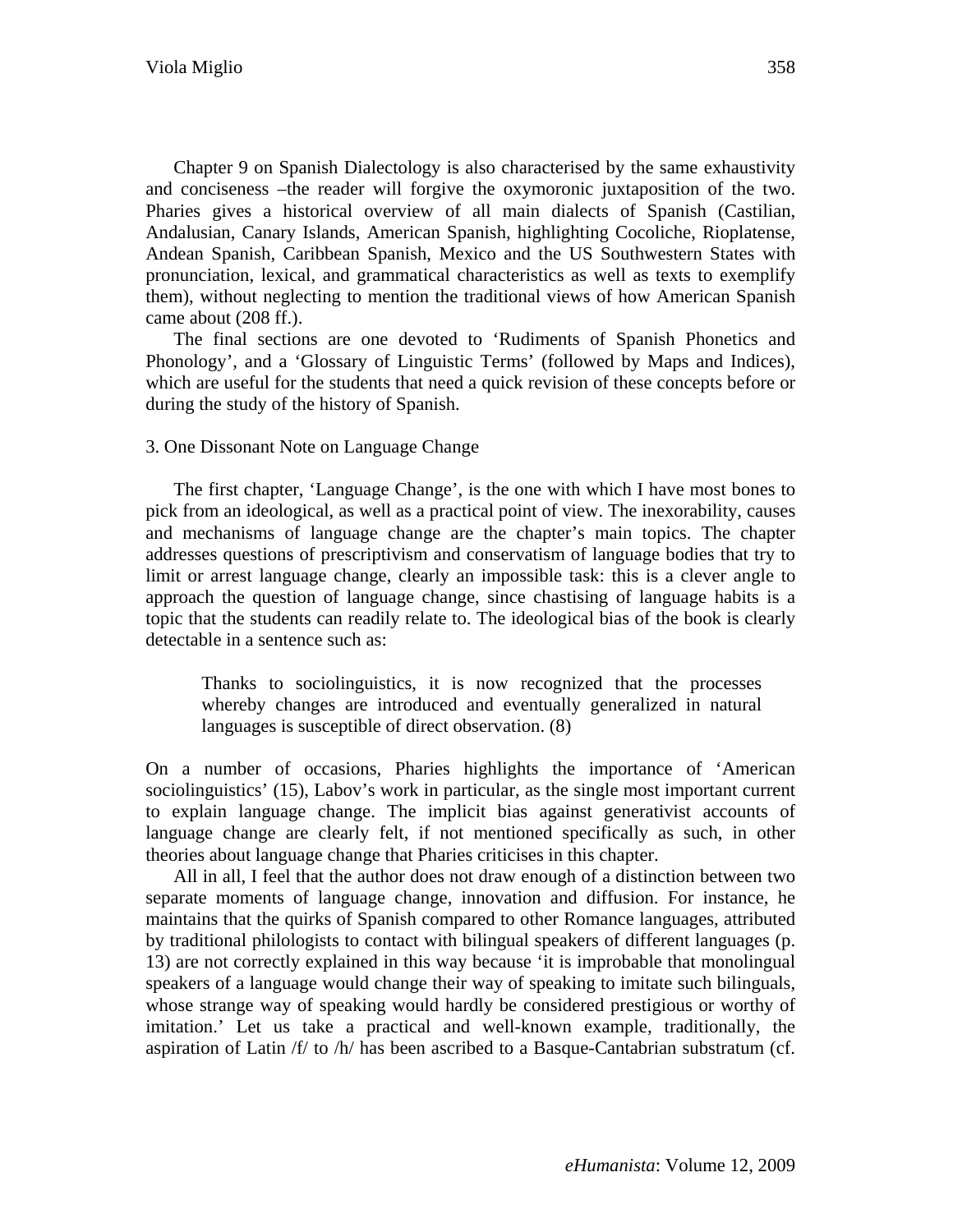Lapesa 38), according to Pharies's theory, what Lapesa calls '*la repugnancia vasca por la /f/*' could not be ascribed to language contact because that type of pronunciation would not be imitated by monolingual Romance speakers as a stigmatized version of an imperfect pronunciation. Of course if bilingualism was diffuse, or if it had been in the past (as implied by the use of the word *substratum* in Lapesa rather *adstratum*), no medieval speaker of the region would find fault with the aspiration of /f/ because of the extended (contemporary or past) bilingualism, which would make that type of pronunciation the most common one, applied to words of Latin origin beginning with /f/.

Perhaps even more to the point, subjecting all types of language change to the notion of prestige is also severely limiting. Prestige does indeed apply to the notion of diffusion of certain language changes, independently of the innovative phase or of what other linguists define as 'catastrophic changes' (Lightfoot). Pharies in fact mentions what I feel is one of the most important causes of language change –'imperfect language learning in children', based on the incomplete data they are offered by adult speakers (14)– if only to discount it immediately. This view of language change is certainly the only one that can explain rapid changes occurring within one or two generations. I adopt Lightfoot's definition of 'catastrophe' in linguistic terms: 'the bumpy discrepancies that we find from time to time between the input that a child is exposed to and the output that the child's mature grammar generates.' (Lightfoot 89). Pharies fallaciously maintains that the view according to which grammars change in these bumpy and catastrophic ways can only apply to an individual child, as:

...it is difficult to see how it could explain changes in a whole speech community, since a child hears different utterances and different mistakes. It would be logical under the circumstances, to expect the eccentricities in individual speech to cancel each other out in the broader linguistic community. (14)

This argument is problematic on a number of levels: first of all, advocates of the catastrophic theory of change, such as Lightfoot (89) typically maintain that grammars hold not of entire languages, but of individual idiolects, and that only the bulking together of individual, bumpy, different idiolects into languages such as Old English, or Old Spanish for that matter, creates the illusion of the gradualness of change. Secondly, when we are considering linguistic changes, we shouldn't group them all together either, since 'linguistic variation is typically not a matter of free variance, but rather oscillation between two fixed points of divergence' (91), i.e. verb movement or not, head final grammar or not, /f/ pronounced as [f] or /f/ pronounced as [h]. Therefore, Pharies's comment above is a gross misrepresentation of what variability within the language community might be: i.e. not –as he seems to maintain– an *algarabía* of different options that would cancel one another out, but two options for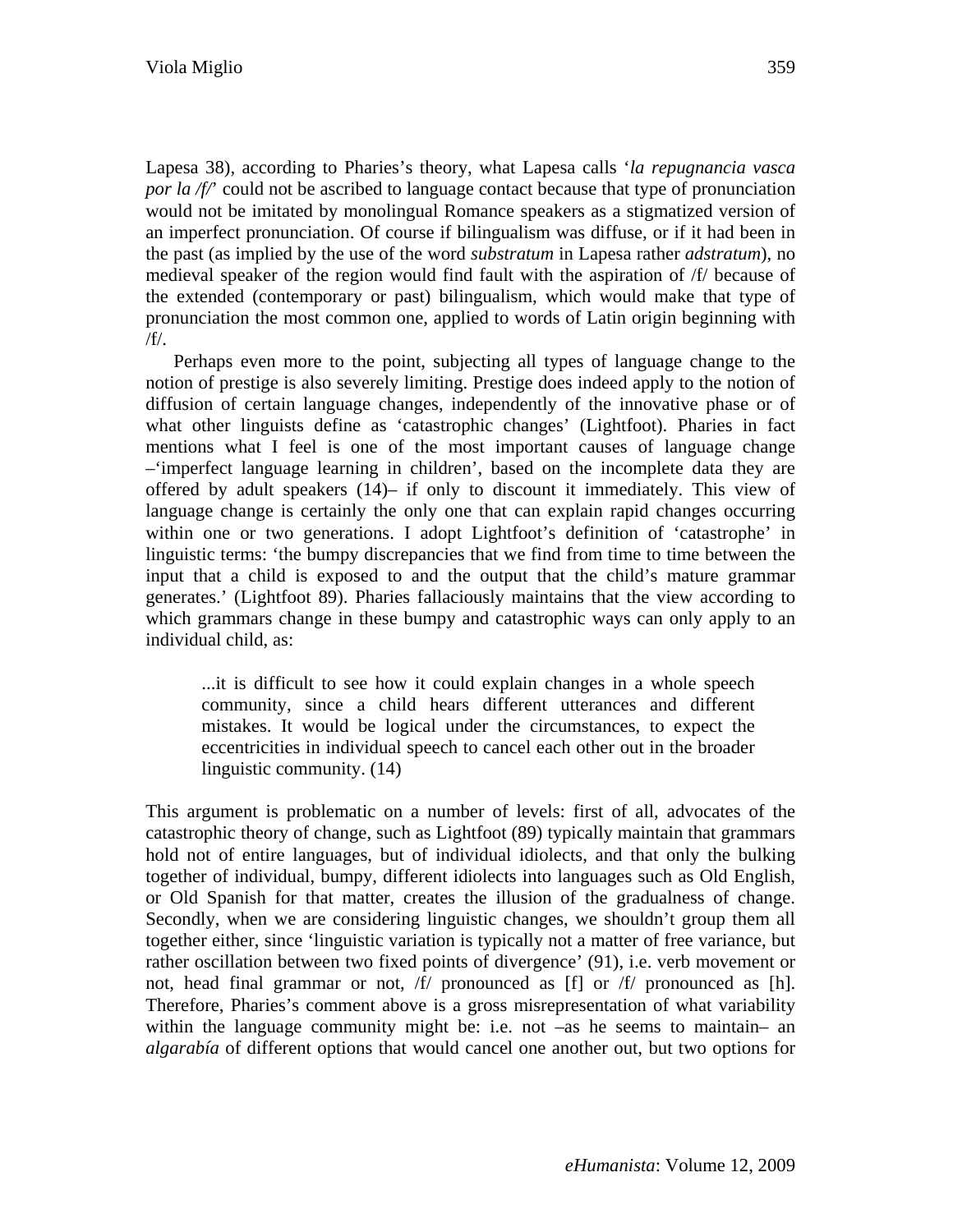the outcome of a possible structure or form X, options that are sensitive to a 'statistically significant' input. If the amount of input provided by the parent generation is sufficiently homogenous, their children will acquire the same grammar in regard to form X, if the input is not homogenous enough, the following generation may converge on a different solution for form X than the previous one. And there would be nothing gradual about the change itself, what may be gradual is the written record, given that writing is more conservative than speech, considering the rate of diffusion from one language community to another, not to mention the lacunae in document transmission.

The same chapter continues by criticising what Pharies conceives of as a mechanistic theory of language change that identifies one of its main causes as language heterogeneity (14). His criticism revolves around the fact that this theory does not 'identify the factor that would initiate or condition the selection' of one variant over another, which as a result of randomness of selection should really cancel each other out. What Pharies is driving at, in fact, is isolating the sociolinguistic factor or 'prestige' as the main cause of language change. This argument is also problematic in different aspects. First of all, Pharies doesn't make enough of a distinction between the moment of inception of linguistic variation, which is often a simple question of articulatory effort (or decrease thereof), or of misperception –i.e. physical factors due to the architecture of our speech apparatus– and the moment of diffusion of the change to a whole linguistic community, and subsequently to others. Moreover, the diffusion, depending on the type of change, may be catastrophically quick (typical of structural changes in the grammar proper), and be complete within one or two generations –regardless of sociolinguistic factors, and rather responding to a critical mass of data in the input for the following generation of speakers, or in case of lexical diffusion it may be more gradual and subject to sociolinguistic factors. In either case, the two moments of inception and diffusion need to be kept apart, because they pertain to different language domains, inception being typically a language-internal factor due to physical and physiological properties, whereas diffusion may depend on external factors, statistics, or, indeed, on the sociolinguistic factors advocated by Pharies.

In short, I feel that students need to realise the distinction between these two important points, especially because attributing to sociolinguistic factors the main cause of language change is misleading and typologically unsound: it misses the generalizations that we see across languages of why the same changes happen time and again in unrelated languages in different periods of their history. After all, even linguists who certainly do not belong to the generativist faction that Pharies criticises, such as John Ohala, have addressed the question of why a specific change happens at a certain point of time and not another. Ohala in particular dismisses the question (1981, 1993, also see the discussion in Miglio and Moren 2003) because it is not a useful question to ask, since many small changes happen all the time within a linguistic community, but they do not spread (in this sense they die out, rather than 'cancelling each other out' in Pharies's terms). Those that spread do so because of unpredictable,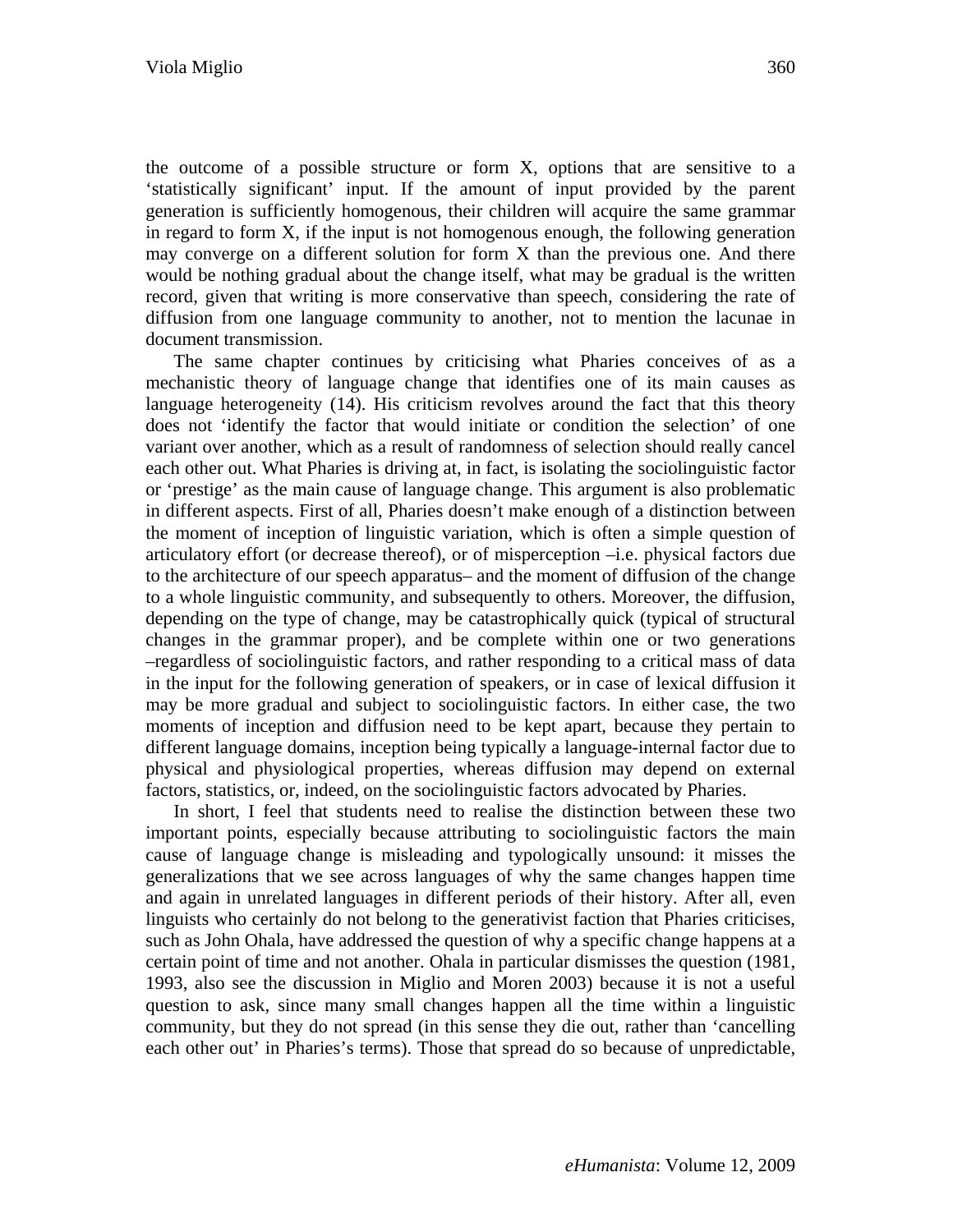psychological or sociolinguistic factors, which are in most cases unrecoverable due to the paucity of information about the time period, and faulty record transmission. In placing the explanatory weight of language change on those irrecoverable factors, Pharies fails to distinguish between different types of changes and different phases of language change, as well as trying to entice the student towards an interest in language change based on anecdotal information, the same type of information that he wishes to debunk in the diagrams devoted to language myths in *Brief History*.

## 4. Conclusions

Despite my criticism set out in the previous section, I have to agree with Kenneth Wireback, who quite rightly observes in a blurb on the back of *Brief History*, that Pharies's book 'successfully addresses a long-standing absence in our profession', indicating that it is the ideal book for a transition between introductory linguistics courses and more advanced diachronic studies of the language. I would like to add that, although Pharies considers it a book to be used over one whole semester (xii), it is concise enough that it can be used over one quarter. In my experience using *Brief History* as a textbook, I have found that it is the best textbook to approach a subject that has become more and more difficult to teach successfully in undergraduate degrees, especially in American universities, as our academic emphasis in Foreign Languages and Literatures Departments has moved away from philological studies towards cultural studies. Pharies's book manages to cover the rigorous philological information needed for the subject, while providing a cultural and historical supporting frame that maintains the students' interest from beginning to end.